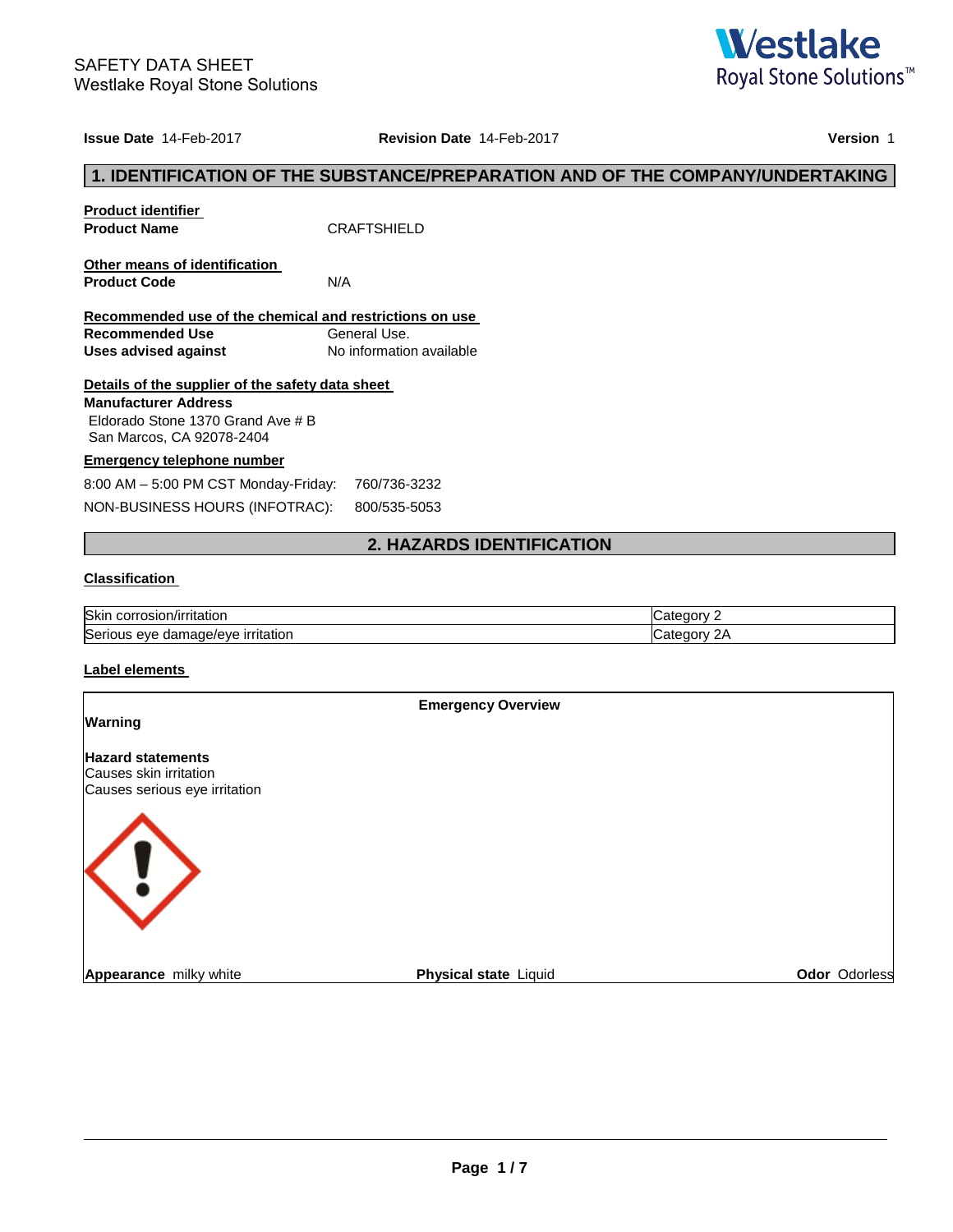#### **Precautionary Statements - Prevention**

Wash face, hands and any exposed skin thoroughly after handling Wear protective gloves/protective clothing/eye protection/face protection

IF IN EYES: Rinse cautiously with water for several minutes. Remove contact lenses, if present and easy to do. Continue rinsing If eye irritation persists: Get medical advice/attention IF ON SKIN: Wash with plenty of soap and water If skin irritation occurs: Get medical advice/attention

Take off contaminated clothing and wash before reuse

### **Hazards not otherwise classified (HNOC)**

#### **Other Information**

6.043% of the mixture consists of ingredient(s) of unknown toxicity

## **3. COMPOSITION/INFORMATION ON INGREDIENTS**

| <b>Chemical Name</b>    | <b>CAS No</b> | Weight-%   | <b>Trade Secret</b> |
|-------------------------|---------------|------------|---------------------|
| Water                   | 7732-18-5     | $60 - 100$ |                     |
| Alkyl alkoxysilane      | Proprietarv   | $3 - 1$    |                     |
| Methylhydrogen siloxane | Proprietarv   | s –        |                     |

\* The exact percentage (concentration) of composition has been withheld as a trade secret.

## **4. FIRST AID MEASURES**

#### **First aid measures**

| Eye contact                                                                | Rinse thoroughly with plenty of water for at least 15 minutes, lifting lower and upper eyelids.<br>Consult a physician.                             |  |  |  |
|----------------------------------------------------------------------------|-----------------------------------------------------------------------------------------------------------------------------------------------------|--|--|--|
| <b>Skin Contact</b>                                                        | Rinse immediately with plenty of water and seek medical advice. Remove contaminated<br>clothing and shoes. Wash contaminated clothing before reuse. |  |  |  |
| <b>Inhalation</b>                                                          | Remove to fresh air. Administer oxygen if breathing is difficult. Call a physician.                                                                 |  |  |  |
| Ingestion                                                                  | Rinse mouth. Drink plenty of water. Do NOT induce vomiting. Never give anything by mouth<br>to an unconscious person. Call a physician.             |  |  |  |
| Most important symptoms and effects, both acute and delayed                |                                                                                                                                                     |  |  |  |
| <b>Symptoms</b>                                                            | Irritating to eyes and skin.                                                                                                                        |  |  |  |
| Indication of any immediate medical attention and special treatment needed |                                                                                                                                                     |  |  |  |
| Note to physicians<br>Treat symptomatically.                               |                                                                                                                                                     |  |  |  |
| <b>5. FIRE-FIGHTING MEASURES</b>                                           |                                                                                                                                                     |  |  |  |

#### **Suitable Extinguishing Media**

Use extinguishing measures that are appropriate to local circumstances and the surrounding environment.

**Unsuitable Extinguishing Media** Caution: Use of water spray when fighting fire may be inefficient.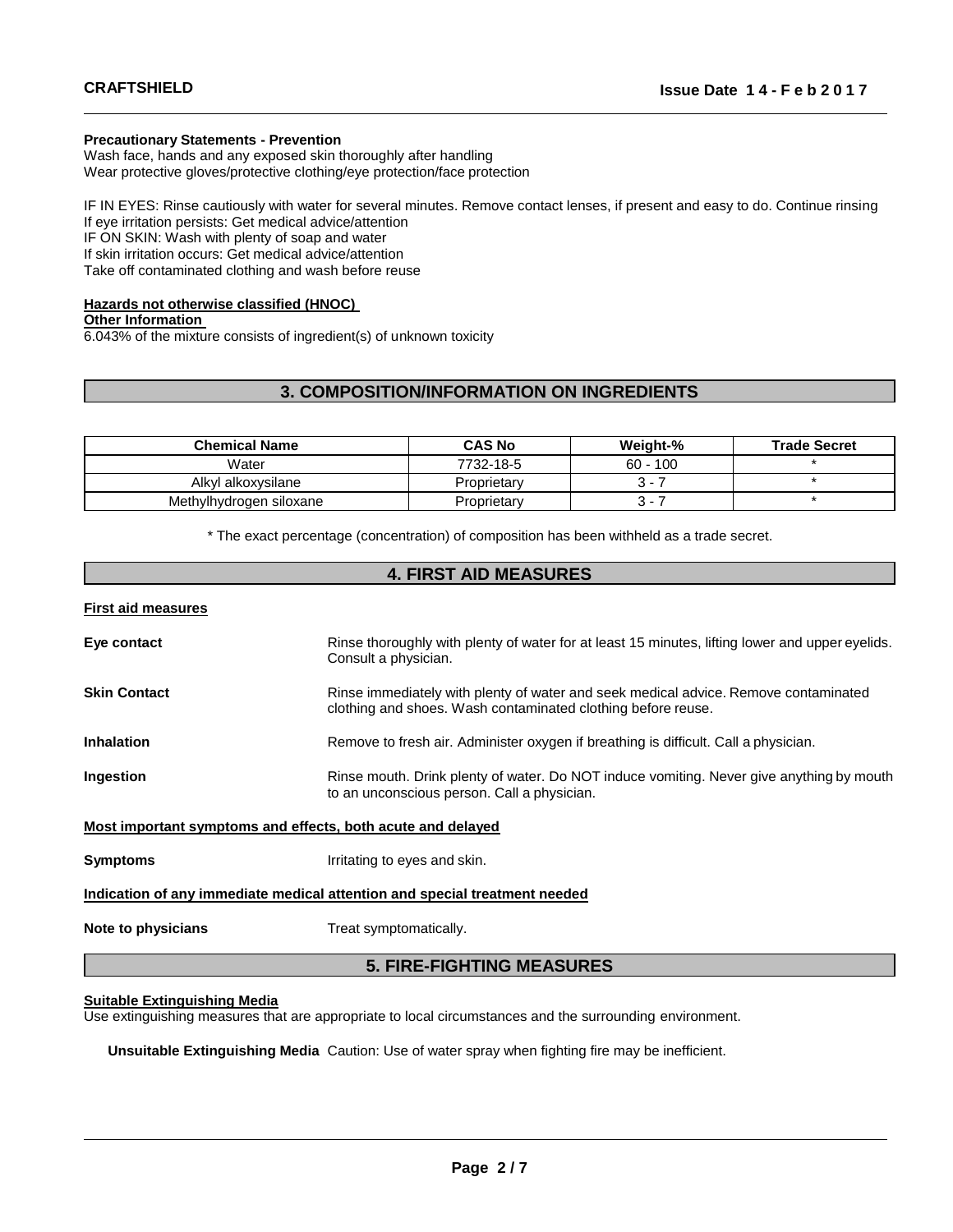#### **Specific hazards arising from the chemical**

No information available.

#### **Protective equipment and precautions for firefighters**

As in any fire, wear self-contained breathing apparatus pressure-demand, MSHA/NIOSH (approved or equivalent) and full protective gear.

| <b>6. ACCIDENTAL RELEASE MEASURES</b>                               |                                                                                                                                                                                                                                                            |  |  |  |
|---------------------------------------------------------------------|------------------------------------------------------------------------------------------------------------------------------------------------------------------------------------------------------------------------------------------------------------|--|--|--|
| Personal precautions, protective equipment and emergency procedures |                                                                                                                                                                                                                                                            |  |  |  |
| <b>Personal precautions</b>                                         | Ensure adequate ventilation, especially in confined areas.                                                                                                                                                                                                 |  |  |  |
| <b>Environmental precautions</b>                                    |                                                                                                                                                                                                                                                            |  |  |  |
| <b>Environmental precautions</b>                                    | See Section 12 for additional ecological information.                                                                                                                                                                                                      |  |  |  |
| Methods and material for containment and cleaning up                |                                                                                                                                                                                                                                                            |  |  |  |
| <b>Methods for containment</b>                                      | Prevent further leakage or spillage if safe to do so. Dike far ahead of liquid spill for later<br>disposal.                                                                                                                                                |  |  |  |
| Methods for cleaning up                                             | Use personal protective equipment as required. Dam up. Cover liquid spill with sand, earth<br>or other non-combustible absorbent material. Clean contaminated surface thoroughly. Take<br>up mechanically, placing in appropriate containers for disposal. |  |  |  |
|                                                                     | <b>7. HANDLING AND STORAGE</b>                                                                                                                                                                                                                             |  |  |  |
| <b>Precautions for safe handling</b>                                |                                                                                                                                                                                                                                                            |  |  |  |
| Advice on safe handling                                             | Handle in accordance with good industrial hygiene and safety practice.                                                                                                                                                                                     |  |  |  |
| Conditions for safe storage, including any incompatibilities        |                                                                                                                                                                                                                                                            |  |  |  |
| <b>Storage Conditions</b>                                           | Keep containers tightly closed in a dry, cool and well-ventilated place. Do not allow to freeze.                                                                                                                                                           |  |  |  |

# **Incompatible materials Incompatible with oxidizing agents.**

## **8. EXPOSURE CONTROLS/PERSONAL PROTECTION**

### **Control parameters**

| <b>Exposure Guidelines</b>                                                                                                                 | This product, as supplied, does not contain any hazardous materials with occupational<br>exposure limits established by the region specific regulatory bodies. |  |  |  |
|--------------------------------------------------------------------------------------------------------------------------------------------|----------------------------------------------------------------------------------------------------------------------------------------------------------------|--|--|--|
| NIOSH IDLH Immediately Dangerous to Life or Health                                                                                         |                                                                                                                                                                |  |  |  |
| Vacated limits revoked by the Court of Appeals decision in AFL-CIO v. OSHA, 965 F.2d 962<br><b>Other Information</b><br>(11th Cir., 1992). |                                                                                                                                                                |  |  |  |
| Appropriate engineering controls                                                                                                           |                                                                                                                                                                |  |  |  |
| <b>Engineering Controls</b>                                                                                                                | <b>Showers</b><br>Eyewash stations<br>Ventilation systems.                                                                                                     |  |  |  |
| Individual protection measures, such as personal protective equipment                                                                      |                                                                                                                                                                |  |  |  |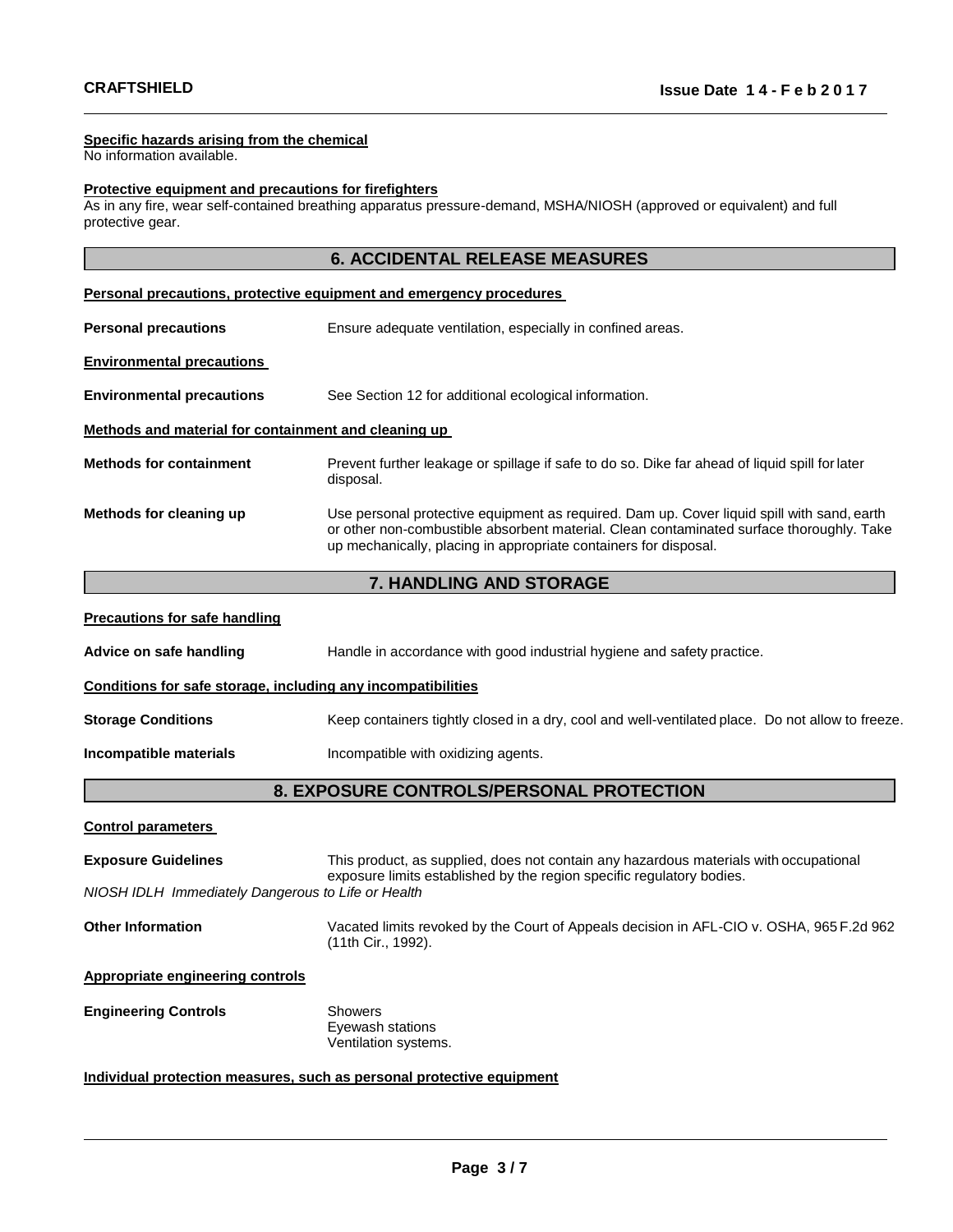| <b>Eye/face protection</b>            | Wear safety glasses with side shields (or goggles).                                                                                                                                                                                                                                                                              |  |
|---------------------------------------|----------------------------------------------------------------------------------------------------------------------------------------------------------------------------------------------------------------------------------------------------------------------------------------------------------------------------------|--|
| Skin and body protection              | Wear protective gloves and protective clothing.                                                                                                                                                                                                                                                                                  |  |
| <b>Respiratory protection</b>         | If exposure limits are exceeded or irritation is experienced, NIOSH/MSHA approved<br>respiratory protection should be worn. Positive-pressure supplied air respirators may be<br>required for high airborne contaminant concentrations. Respiratory protection must be<br>provided in accordance with current local regulations. |  |
| <b>General Hygiene Considerations</b> | Handle in accordance with good industrial hygiene and safety practice.                                                                                                                                                                                                                                                           |  |

## **9. PHYSICAL AND CHEMICAL PROPERTIES**

#### **Information on basic physical and chemical properties**

| <b>Physical state</b>               | Liquid                   |                       |                          |
|-------------------------------------|--------------------------|-----------------------|--------------------------|
| Appearance                          | cloudy                   | Odor                  | Odorless                 |
| Color                               | white                    | <b>Odor threshold</b> | No information available |
| <b>Property</b>                     | <b>Values</b>            | Remats/Method         |                          |
| рH                                  | 5                        | pH Range 4-5          |                          |
| <b>Melting point/freezing point</b> | 0 °C / 32 °F             |                       |                          |
| <b>Boiling point/boiling range</b>  | No information available |                       |                          |
| <b>Flash point</b>                  | > 100 °C / > 212 °F      | <b>ASTM D 3278</b>    |                          |
| <b>Evaporation rate</b>             | No information available |                       |                          |
| Flammability (solid, gas)           | No information available |                       |                          |
| <b>Flammability Limits in Air</b>   |                          |                       |                          |
| <b>Upper flammability limits</b>    | No information available |                       |                          |
| Lower flammability limit            | No information available |                       |                          |
| Vapor pressure                      | No information available |                       |                          |
| Vapor density                       | No information available |                       |                          |
| <b>Specific Gravity</b>             | 0.996                    |                       |                          |
| <b>Water solubility</b>             | completely soluble       |                       |                          |
| Solubility in other solvents        | No information available |                       |                          |
| <b>Partition coefficient</b>        | No information available |                       |                          |
| <b>Autoignition temperature</b>     | No information available |                       |                          |
| <b>Decomposition temperature</b>    | No information available |                       |                          |
| <b>Kinematic viscosity</b>          | No information available |                       |                          |
| <b>Dynamic viscosity</b>            | No information available |                       |                          |
| <b>Explosive properties</b>         | Not Applicable           |                       |                          |
| <b>Oxidizing properties</b>         | Not Applicable           |                       |                          |

## **10. STABILITY AND REACTIVITY**

## **Reactivity**

No data available

#### **Chemical stability**

Stable under recommended storage conditions.

### **Possibility of Hazardous Reactions**

None under normal processing.

#### **Conditions to avoid**

Extremes of temperature and direct sunlight. To avoid thermal decomposition, do not overheat.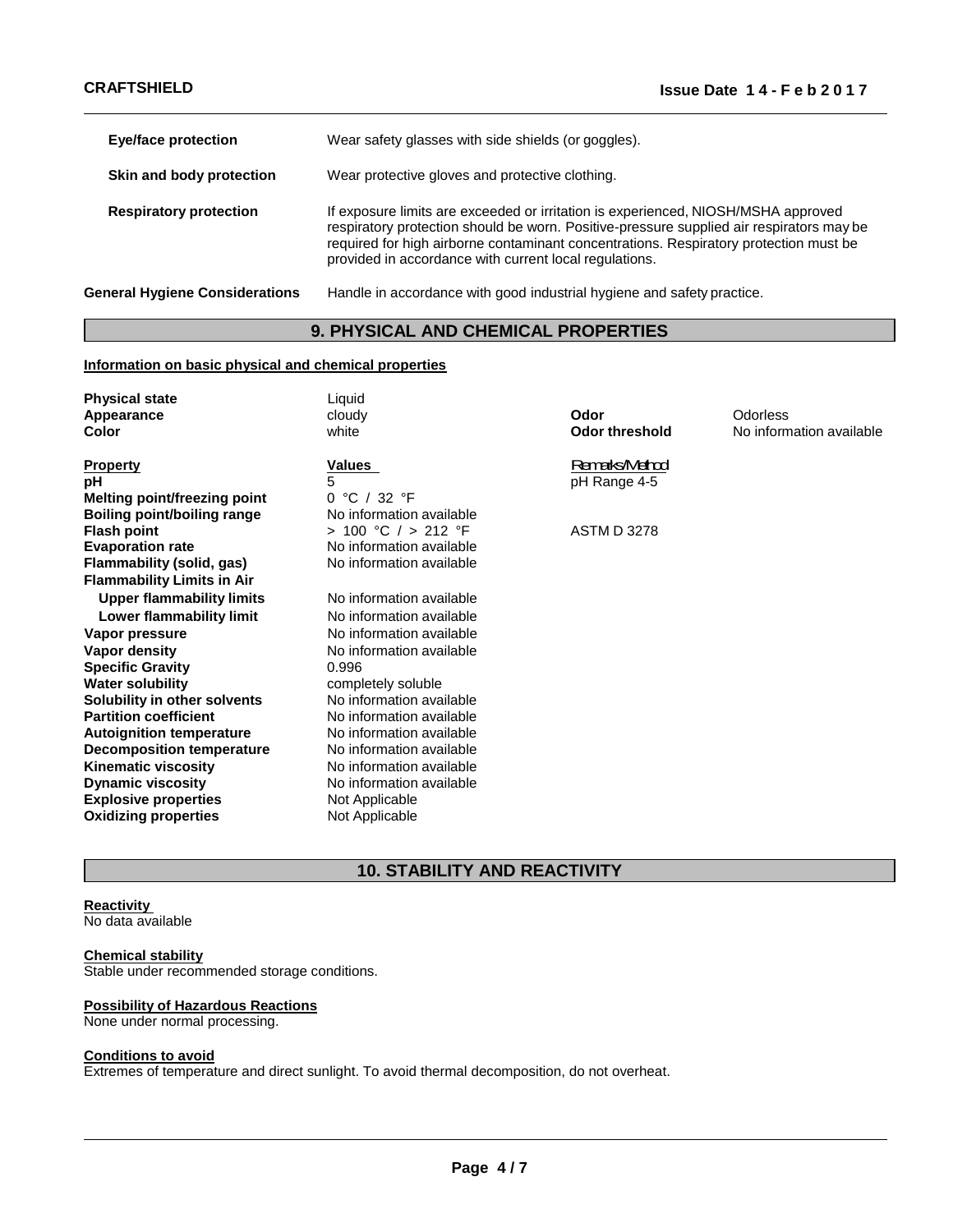#### **Incompatible materials**

Incompatible with oxidizing agents.

#### **Hazardous Decomposition Products**

Carbon oxides. Nitrogen oxides (NOx). Formaldehyde. Hydrogen.

### **11. TOXICOLOGICAL INFORMATION**

#### **Information on likely routes of exposure**

| <b>Product Information</b> | Irritating to eyes, skin and respiratory tract |
|----------------------------|------------------------------------------------|
| <b>Inhalation</b>          | Avoid breathing vapors or mists.               |
| Eye contact                | Avoid contact with eyes. Irritating to eyes.   |
| <b>Skin Contact</b>        | Avoid contact with skin. Irritating to skin.   |
| Ingestion                  | Do not taste or swallow.                       |

| <b>Chemical Name</b> | Oral LD50                | <b>Dermal LD50</b>         | <b>Inhalation LC50</b> |
|----------------------|--------------------------|----------------------------|------------------------|
| Water<br>7732-18-5   | $> 90$ mL/kg (Rat)       | $\overline{\phantom{a}}$   | -                      |
| Alkyl alkoxysilane   | $= 10060 \mu L/kg$ (Rat) | (Rabbit)<br>= 5910 µL/kg ( |                        |

#### **Information on toxicological effects**

**Symptoms** Causes skin irritation. Causes eye irritation. **Delayed and immediate effects as well as chronic effects from short and long-term exposure** 

| No information available.                                                                                                                                                                                                                                                 |
|---------------------------------------------------------------------------------------------------------------------------------------------------------------------------------------------------------------------------------------------------------------------------|
| No information available.                                                                                                                                                                                                                                                 |
| This product does not contain any carcinogens or potential carcinogens as listed by OSHA,<br>IARC or NTP. This product contains one or more substances which are classified by IARC<br>as carcinogenic to humans (Group I), probably carcinogenic to humans (Group 2A) or |
| possibly carcinogenic to humans (Group 2B).                                                                                                                                                                                                                               |
| No information available.                                                                                                                                                                                                                                                 |
| No information available.                                                                                                                                                                                                                                                 |
| No information available.                                                                                                                                                                                                                                                 |
| No information available.                                                                                                                                                                                                                                                 |
|                                                                                                                                                                                                                                                                           |

### **Numerical measures of toxicity - Product Information**

| <b>Unknown Acute Toxicity</b>                                                 | 6.043% of the mixture consists of ingredient(s) of unknown toxicity |  |  |
|-------------------------------------------------------------------------------|---------------------------------------------------------------------|--|--|
| The following values are calculated based on chapter 3.1 of the GHS document. |                                                                     |  |  |
| <b>ATEmix (oral)</b>                                                          | 168568 mg/kg                                                        |  |  |
| <b>ATEmix (dermal)</b>                                                        | 99030 mg/kg mg/l                                                    |  |  |

## **12. ECOLOGICAL INFORMATION**

#### **Ecotoxicity : N/A**

### **Persistence and degradability**

No information available.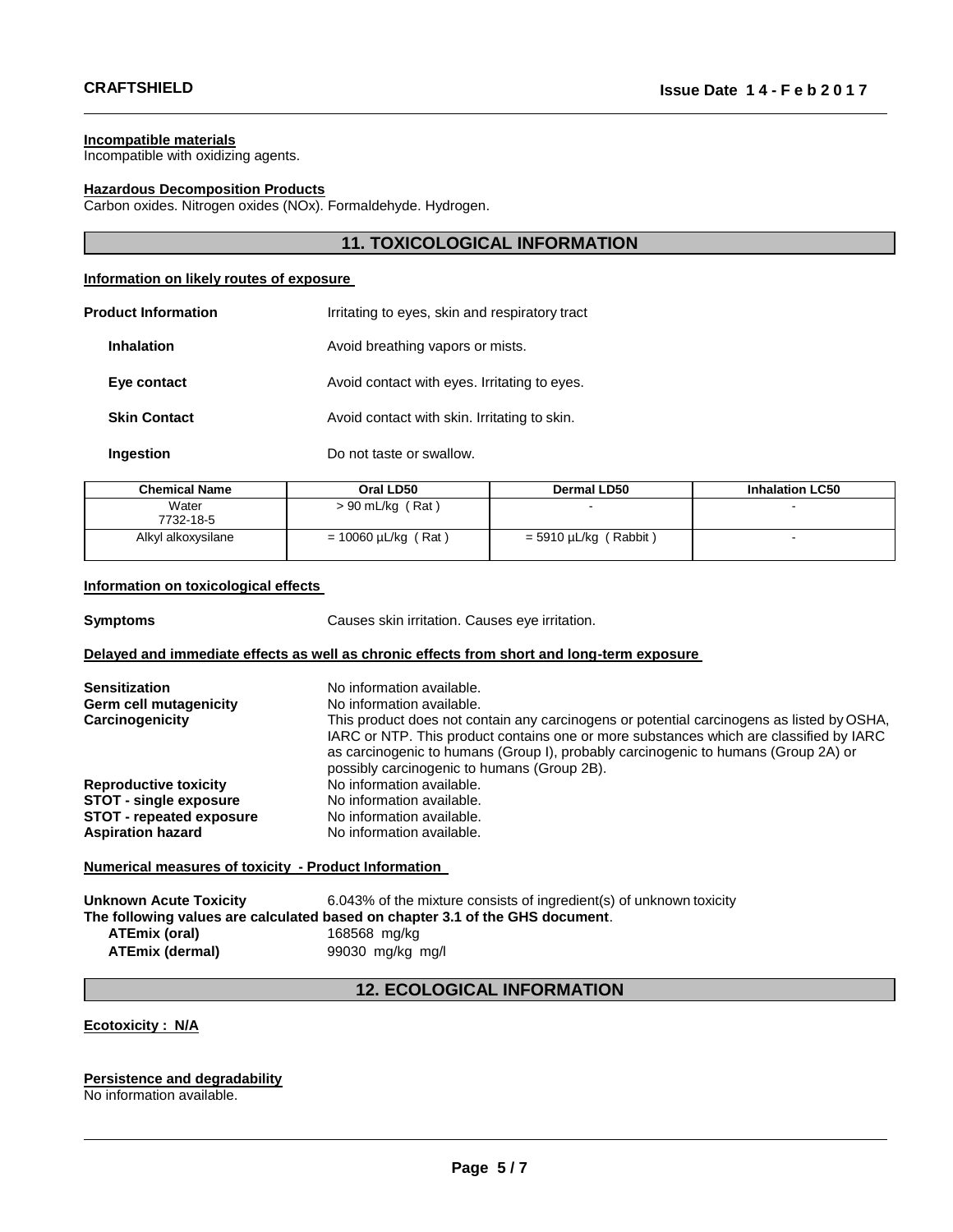#### **Bioaccumulation**

No information available.

| Other adverse effects         | No information available                                                                               |
|-------------------------------|--------------------------------------------------------------------------------------------------------|
|                               | <b>13. DISPOSAL CONSIDERATIONS</b>                                                                     |
| Waste treatment methods       |                                                                                                        |
| <b>Disposal of wastes</b>     | Disposal should be in accordance with applicable regional, national and local laws and<br>regulations. |
| <b>Contaminated packaging</b> | Do not reuse container.                                                                                |

This product contains one or more substances that are listed with the State of California as a hazardous waste.

|            | <b>14. TRANSPORT INFORMATION</b> |  |  |
|------------|----------------------------------|--|--|
| <b>DOT</b> | Not regulated                    |  |  |

## **15. REGULATORY INFORMATION**

| <b>International Inventories</b> |          |
|----------------------------------|----------|
| TSCA                             | Complies |
| <b>DSL/NDSL</b>                  | Complies |

#### **Legend:**

*TSCA - United States Toxic Substances Control Act Section 8(b) Inventory DSL/NDSL - Canadian Domestic Substances List/Non-Domestic Substances List*

#### **US Federal Regulations**

#### **SARA 313**

Section 313 of Title III of the Superfund Amendments and Reauthorization Act of 1986 (SARA). This product does not contain any chemicals which are subject to the reporting requirements of the Act and Title 40 of the Code of Federal Regulations, Part 372

|  | <b>SARA 311/312 Hazard Categories</b> |
|--|---------------------------------------|
|  |                                       |

| Acute health hazard               | N٥ |
|-----------------------------------|----|
| Chronic Health Hazard             | N٥ |
| Fire hazard                       | N٥ |
| Sudden release of pressure hazard | N٥ |
| Reactive Hazard                   | N٥ |

#### **CWA (Clean Water Act)**

This product does not contain any substances regulated as pollutants pursuant to the Clean Water Act (40 CFR 122.21 and 40 CFR 122.42)

## **CERCLA**

This material, as supplied, does not contain any substances regulated as hazardous substances under the Comprehensive Environmental Response Compensation and Liability Act (CERCLA) (40 CFR 302) or the Superfund Amendments and Reauthorization Act (SARA) (40 CFR 355). There may be specific reporting requirements at the local, regional, or state level pertaining to releases of this material